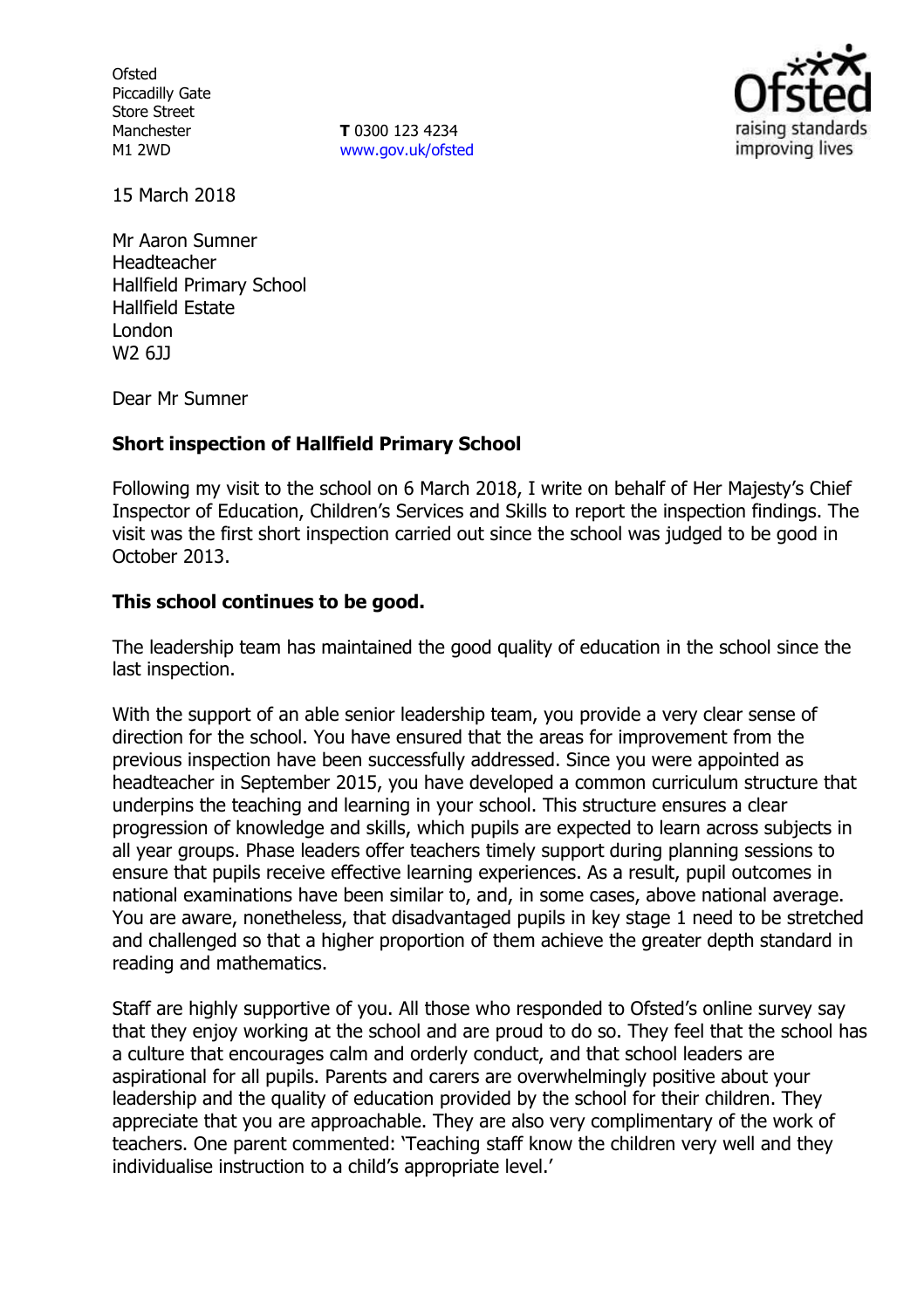

The pupils are well behaved in lessons and around the school. They relate well to adults and to visitors, and talk enthusiastically about their work. They take good care of each other. They attend school regularly and arrive on time. They enjoy learning, concentrate well, are articulate and are rightly proud of their many achievements inside and outside the classroom.

Governors are well informed and provide strategic support to you and the school. They know the school well, drawing on a range of sources of information to reach an accurate view of it. They have a good mixture of skills, including in finance and education. Governors are ambitious and offer the right balance of support and challenge. They are confident in the strength of your leadership of the school.

## **Safeguarding is effective.**

School leaders, including governors, have ensured that all safeguarding arrangements are fit for purpose. They ensure that all staff understand their responsibilities to keep pupils safe. As a result, pupils feel safe in school and they know that they can share any concerns with their teachers. Pupils have a very clear understanding of how to keep themselves safe, at school, at home or online. Pupils talk confidently about different ways to be safe when accessing the internet. The curriculum strongly supports pupils' safety.

The site is secure and entry to the building is strictly controlled. You have appropriate systems for checking on the suitability of adults in the school to work with children. In cases where pupils and families require support from external agencies, leaders have been proactive and vigilant in their communications and record-keeping.

# **Inspection findings**

- For the first line of enquiry, we agreed to look at pupils' achievement in reading, particularly with regard to pupils from disadvantaged backgrounds. For the last two years, pupils' progress in reading at the end of key stage 2 was close to the national average. However, in both key stage 1 and key stage 2 a much lower proportion of disadvantaged pupils achieved at greater depth than was the case nationally for other pupils. You are aware of this and you have been working closely with other schools in the borough to address this.
- Visiting lessons and looking at books in key stage 2 show that you have reviewed your approach to the teaching of reading. There are now plenty of opportunities for pupils to develop the more sophisticated skills of inference and deduction. Teachers are effective at probing pupils' understanding of texts. As a result, current assessment information shows that a high proportion of pupils in key stage 2, including disadvantaged pupils, are working at greater depth in reading.
- In key stage 1, pupils show highly developed phonics knowledge, which they use to access a wide variety of reading materials. They receive plenty of opportunities to practise their reading. However, teachers do not encourage disadvantaged pupils to develop their reading comprehension skills further. As a consequence, still only a few of the disadvantaged pupils in key stage 1 achieve the greater depth in reading.
- We also agreed to look at mathematics in key stage 1. Attainment in mathematics overall was strong in 2016 and 2017. However, the proportion of disadvantaged pupils achieving greater depth in this subject was lower than the national average.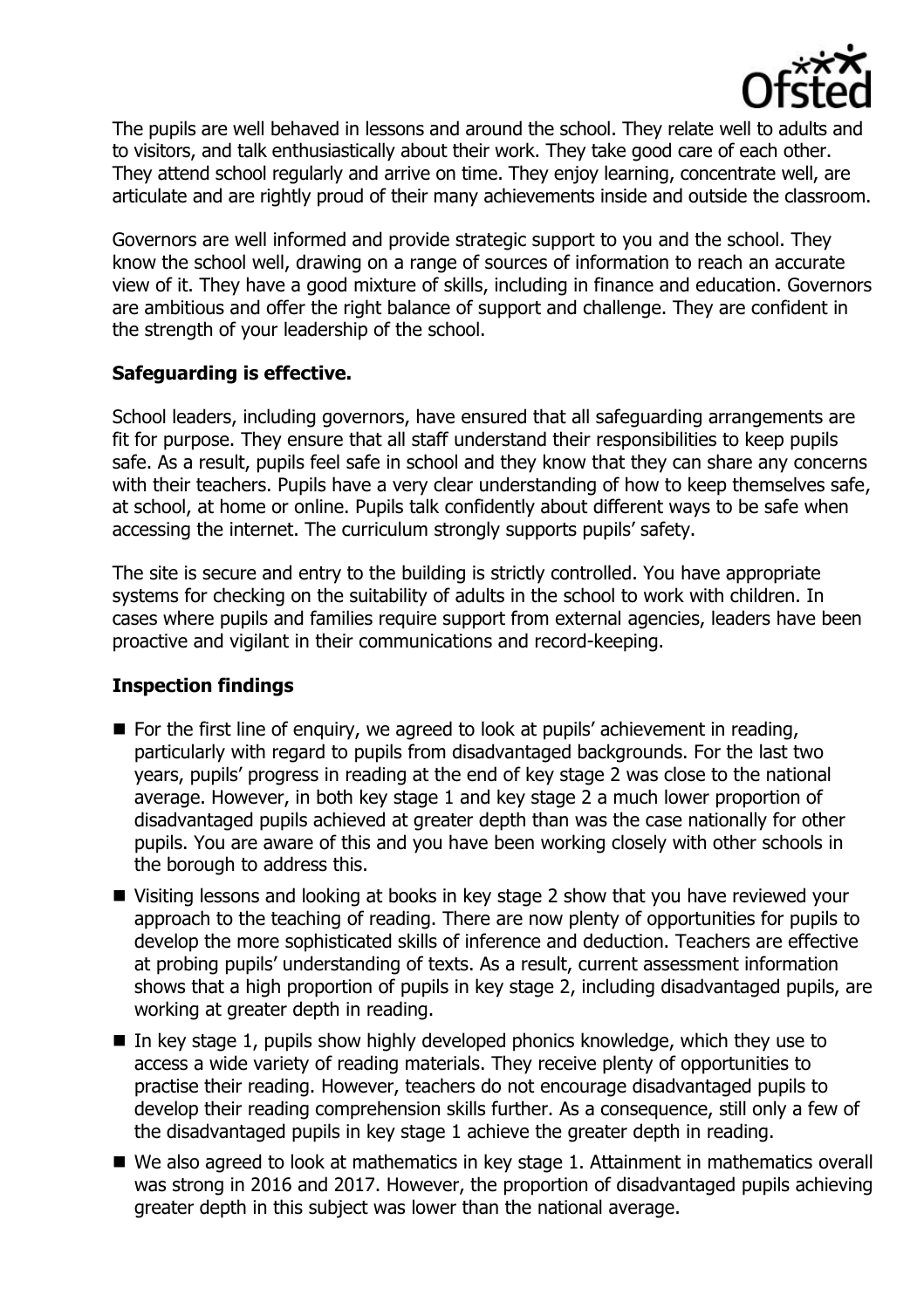

- **Pupils use a variety of mathematical vocabulary accurately in their work, and they make** good progress in developing their problem-solving skills. This is because of the plentiful opportunities that pupils have to apply mathematics across the curriculum. Most pupils use mathematical tools and equipment effectively, and these help them to develop a strong number sense. They are provided with activities to practise and consolidate their arithmetic skills. However, teachers are just starting to provide appropriate opportunities for pupils to deepen their understanding across all strands of mathematics. Work in books show that the most able pupils, including the most able disadvantaged pupils, are not challenged enough to achieve greater depth in mathematics through key stage 1.
- Finally, we considered the breadth of the curriculum and to what extent it provides opportunities to develop pupils' skills. Leaders have developed a curriculum that is broad and balanced. Teachers ensure that history, geography and other subjects are embedded into topic work, and this provides a curriculum that adds interest to learning.
- Pupils' achievement in the wider curriculum is strong. In science, pupils regularly undertake scientific investigations. They are encouraged to explore the world around them and to develop their scientific knowledge. You have established a partnership with a local secondary school, taking advantage of their facilities and expertise to enhance pupils' learning in science.
- The teaching of the arts across the school is strong. Work in books and in classes' collective portfolios shows that there is a clear progression of skills in the teaching of art. These skills are developed by pupils working on different materials, art forms and techniques. Pupils learn about classic and modern artists, from the ancient Greeks to Leonardo da Vinci. They also consider the works of modern artists like those of British landscape artist, David Hockney. The teaching of music is thorough. Pupils benefit from the expert teaching of a music specialist. One pupil said she likes her music lessons in school 'because it is another way of expressing my emotions'.
- $\blacksquare$  Modern foreign language lessons are equally effective. By the time they reach Year 6, pupils produce lengthy, sophisticated paragraphs in Spanish.

# **Next steps for the school**

Leaders and those responsible for governance should ensure that:

- a higher proportion of disadvantaged pupils in key stage 1 achieve the greater depth standard in reading
- $\blacksquare$  in key stage 1, the most able pupils, including the most able disadvantaged pupils, are stretched and challenged so they achieve at greater depth in mathematics.

I am copying this letter to the chair of the governing body, the regional schools commissioner and the director of children's services for Westminster. This letter will be published on the Ofsted website.

Yours sincerely

Edison David **Ofsted Inspector**